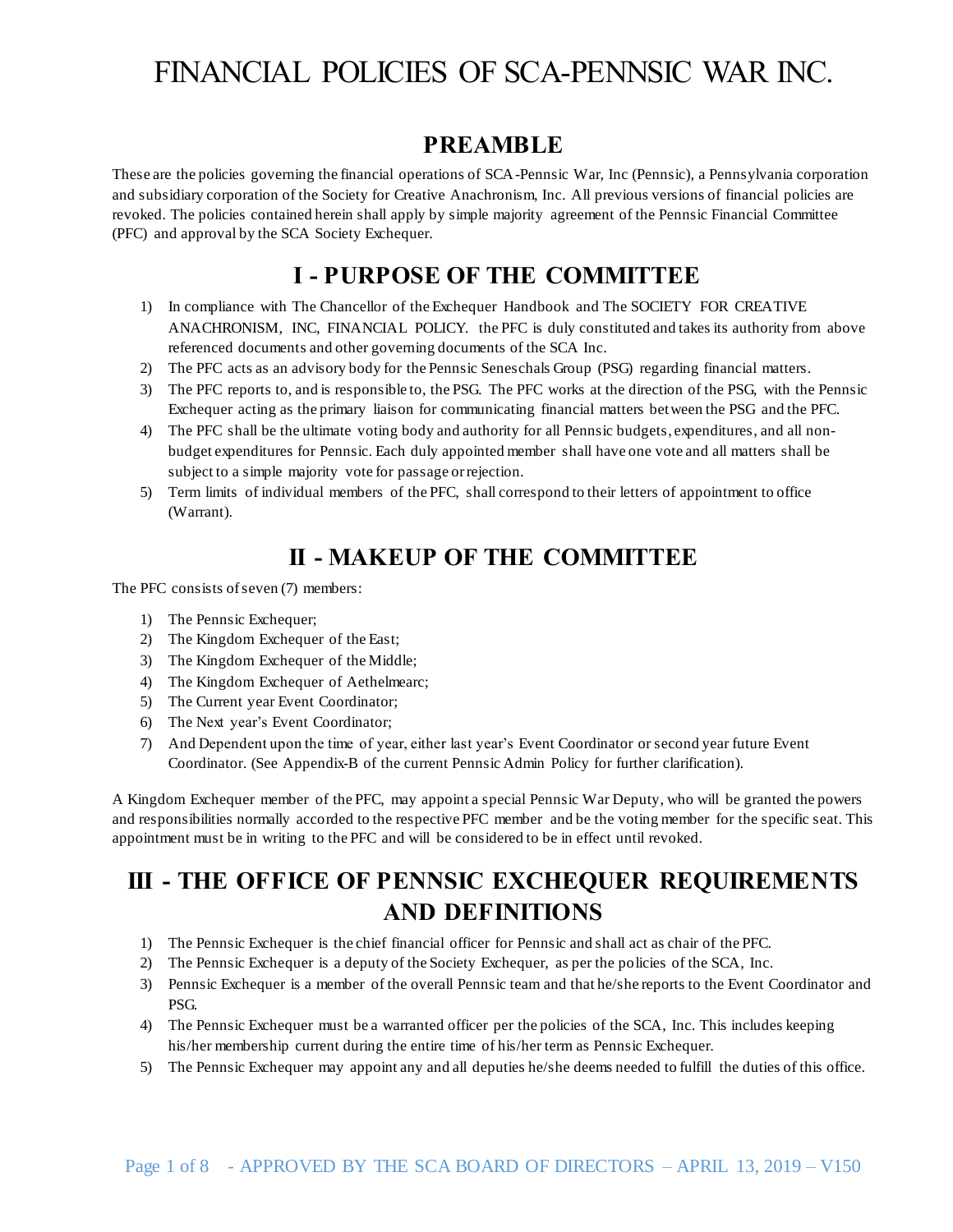6) The Pennsic Exchequer must have at minimum an emergency deputy who is prepared to take over immediately in the event that he/she cannot continue or is removed. Being prepared includes keeping his/her membe rship current during the entire time of his/her term as emergency deputy.

## **IV - RESPONSIBILITIES OF THE PFC INCLUDE THE FOLLOWING:**

- 1) Approve or submit for revisions the Pennsic budget within 30 days of initial submission;
- 2) Approve or disallow any Pennsic Special Project budgets within 30 days of initial submission;
- 3) Approve annual Pennsic Exchequer administrative budget;
- 4) Approve or disallow expenses not previously approved;
- 5) Approve items by a positive response from a majority of the responding members (Items which result in a tied vote will be referred to the Kingdom Seneschals Group (KSG), which will cast the deciding vote.);
- 6) Review and update, as necessary, the budgeting guidelines; and
- 7) Approve emergency expenses with a positive response from the Event Coordinator, Pennsic Exchequer and any other member of the PFC within 24 hours.

## **V - RESPONSIBILITIES OF THE PENNSIC EVENT COORDINATOR INCLUDE THE FOLLOWING:**

- 1) Serve as a member of the PFC;
- 2) Create the Pennsic budget;
- 3) Create any special budgets for Special projects; and
- 4) Submit a list of people who may submit expenses for reimbursement.

## **VI - RESPONSIBILITIES OF THE PENNSIC EXCHEQUER INCLUDE THE FOLLOWING:**

- 1) Serve as a member and chair of the PFC;
- 2) Prepare the quarterly and year-end reports required by the Society Exchequer, as well as other reports as may be required by that office;
	- a. Quarterly reports shall be prepared, and submitted to the Society Exchequer
		- i. First Quarter April 30
		- ii. Second Quarter July 31
		- iii. Third Quarter October 31
		- iv. Fourth Quarter January 31 (cumulative for entire fiscal year)
- 3) Prepare monthly financial reports for the Pennsic Event Coordinators on the current status of income and expenses of the event (such as actual expenses incurred versus budgeted expenses), to be submitted to the Event Coordinators no later than 10 days from the end of the preceding month;
- 4) Alert the Pennsic Event Coordinators and the PFC when requests for reimbursement may exceed the budgeted allowance; and
- 5) Disburse approved allowable reimbursements within 30 days of receipt of acceptable documentation.

## **VII - ADDITIONAL RESPONSIBILITIES INCLUDE:**

1) Budgeting: Event Coordinators shall submit the first draft of their Pennsic Budget to the PFC no later than one year prior to their Pennsic. This budget must identify any special projects. The final draft must be submitted at least 30 days before expenditures need to begin for their Pennsic.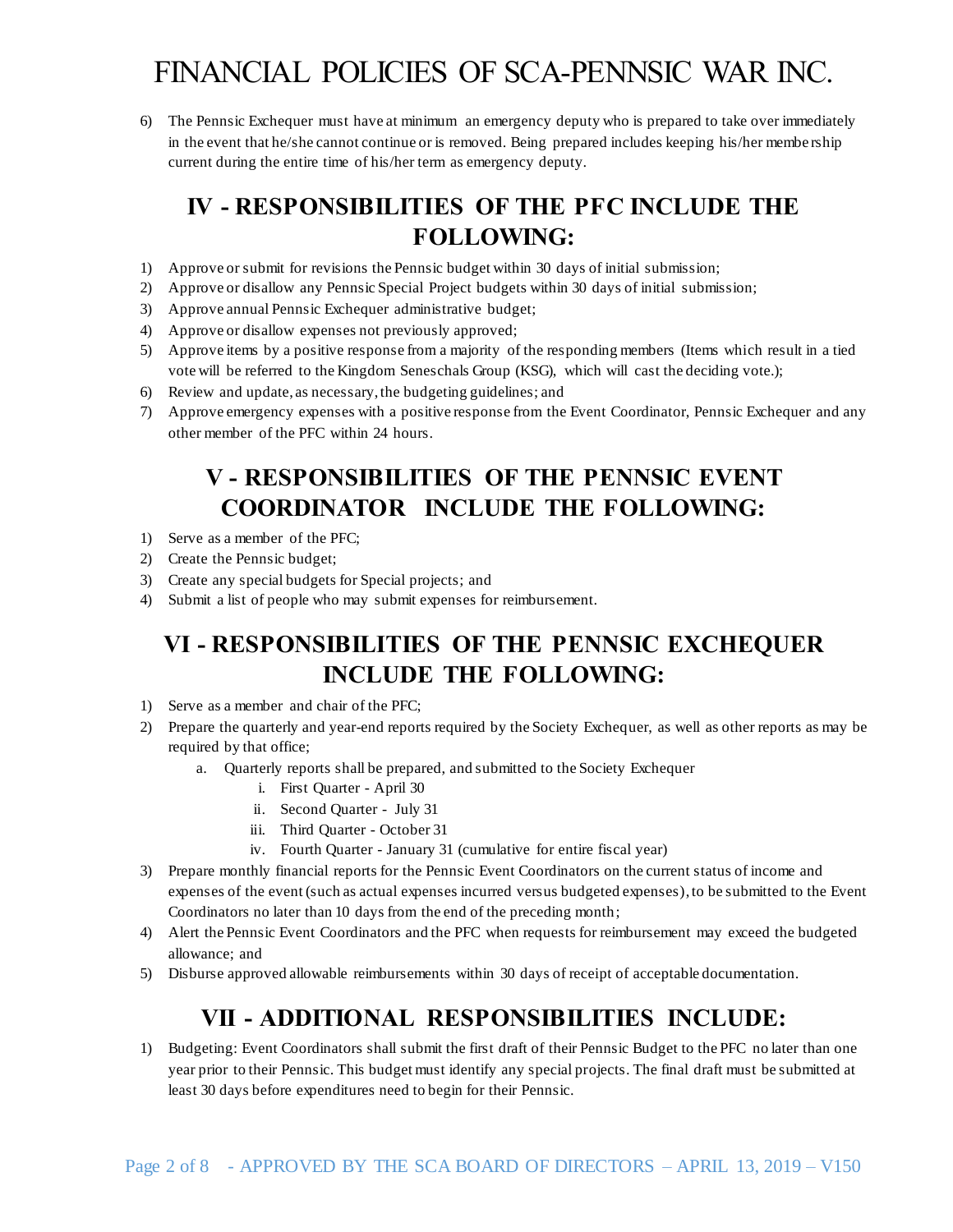- 2) Event Coordinators shall submit final budgets for Pennsic Special Projects to the PFC at least (30) days before expenditures need to begin for the Special Project. Expenditures for the Special Project must be completed within three (3) years of the approved date.
- 3) All budgets shall contain an estimate of income as well as expenses.
- 4) Reimbursement of expenses above authorized amounts can be denied. The decision may be appealed to the PFC.
- 5) Funds may be reallocated within the budget with the approval of the Pennsic Event Coordinator and the Pennsic Exchequer. This reallocation may not change the total amount of the budget.
- 6) A special line item may be included in the area of the budget called Management Reserve. This line item shall be no more than 5% of the total Pennsic budget and its funds shall be used at the discretion of the PFC when other line items go over their allocated amounts.
- 7) The Pennsic Exchequer shall be notified in advance of fundraisers for any SCA entity to be held at Pennsic.
- 8) Pennsic has many non-cash assets that are used at Pennsic. Use of these assets at other SCA activities or by Pennsic Staff outside of Pennsic, (save property required by a duly appointed Pennsic Staff member in order to fulfill their "off-season" duties and the completion of a Lease Agreement for said property), shall be prohibited.
	- a. The Pennsic Exchequer's office shall maintain an inventory of all assets, including their location and condition.
	- b. Non-fixed assets shall be listed in an acceptable format and will be expensed at time of purchase.
	- c. All items considered to be a fixed asset, as defined by the SCA capitalization policy, shall be recorded in such a way as to determine:
		- i. The initial value of each asset
		- ii. The cumulative depreciation of each asset and
		- iii. The current value of each asset
		- iv. And to track current fiscal year depreciation rates, which will be recorded in the general ledger of Pennsic War.
- 9) For any areas not specified in this policy, refer to the Chancellor of the Exchequer's Officer Handbook.

## **VIII - MEETINGS**

- 1) The PFC shall meet in person annually at a time and date mutually agreeable to all parties, during Pennsic War.
	- a. A quorum to conduct business shall be at least 4 voting members in attendance.
		- i. A member of the PFC who is not able to attend the Pennsic War may send an authorized representative in their stead and authorized to vote in the name of the absent PFC member.
		- ii. Should a representative not be sent, the PFC may conduct business, provided a quorum are present.
	- b. Proper corporate style minutes of this meeting.
	- c. The purpose of this meeting shall be to review any current financial policy of Pennsic; updating said policy due to changes in SCA Financial Policy or modern law, and other such items the PFC may wish to consider.
- 2) During "non-Pennsic" times, the PFC shall meet via an electronic forum/mail group/email-list for which to conduct the business of the PFC. All members of the committee shall have access to said electronic forum. Others, at the discretion of the PFC Chair may be invited to this electronic forum, as observers, commentators, or counsellors, but shall not be granted voting privileges.
- 3) Any electronic forum shall have the ability to archive the respective emails or comments showing the actions of the PFC for any item or items for which a vote was required, and printed for inclusion in the minutes referenced above.
- 4) Any member may propose actions and voting items to the PFC.
	- a. All items which require a vote shall be processed in the following manner: Motion for action; Second on the motion; discussion of the item and reworking if needed; call for a vote, and voting on the matter.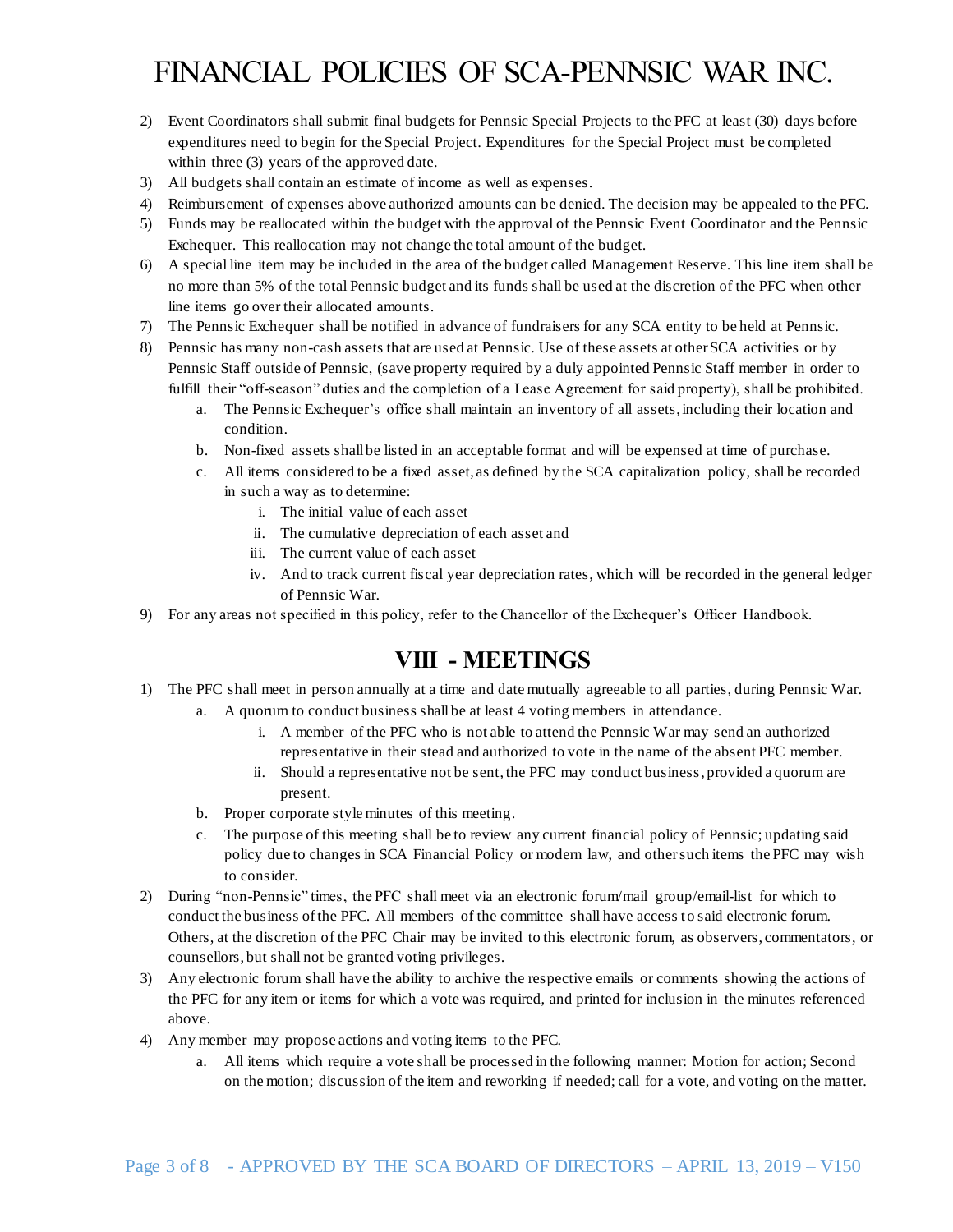- b. As described above, a simple majority of the voting members in the affirmative shall pass the matter, and if in the negative shall fail the matter. Unless otherwise provided for, passage or rejection of the matter, shall take effect immediately.
- c. Except at the annual meeting, the timeframe for voting shall be 14 days from the call for a vote.

## **IX - CONTROLLING CASH RECEIPTS**

- 1) Cash receipts shall include, but is not limited to:
	- a. event income of all types,
	- b. money collected from advertised fund raising endeavors,
	- c. donations,
	- d. money from the sale of goods purchased with group funds.
- 2) The Pennsic Exchequer shall receive any and all cash receipts on behalf of Pennsic.
	- a. In the event the Pennsic Exchequer is unavailable for any reason, a duly warranted Pennsic Dep uty Exchequer shall act in lieu of the Pennsic Exchequer as regards this section of the Pennsic Financial Policy.
	- b. All cash receipts shall be counted two unrelated parties and notation of amounts shall be recorded.
- 3) Cash receipts of any type, must be deposited in the appropriate account no later than 10 calendar days after the receipt by an officer of the SCA.
	- a. No incoming funds of any type are to be kept out of the appropriate account longer than the above timeframe.
	- b. Undeposited income of any type is not to be used for refunds, reimbursements or expenses.
- 4) All disbursements will be made to an entity (individual or business) by signed checks, or online banking payments (where applicable). No disbursements by cash.
- 5) Disbursements in advance of a purchase must be documented beforehand and will be treated as receivable items until they are reconciled by presentation of receipts and/or cash totaling the amount of the advance. Reconciliation of advances must occur within 60 days of the disbursement.

#### **X - COMPLIMENTARY PASSES**

From time to time, the PFC, upon request of the Event Coordinator, may grant complimentary passes to Pennsic for key personnel required to administer Pennsic subject to the following:

- 1) In any current year, the Event Coordinator must have included in his/her approved budget, a specific line item or line items for this purpose, often times noted as *Gate Refunds*.
- 2) Before or at the Annual Meeting, the Event Coordinator will submit a list of key personnel(which may include the Event Coordinator) for which passes are requested, along with any reasoning behind the requests.
- 3) The total dollar amount of this request shall not exceed the total dollar amount of the aforementioned line item(s).
- 4) The PFC will approve all, some or none of the individuals listed as part of its normal business agenda for the Annual Meeting.
- 5) Upon approval of the individuals the reimbursement process shall be as follows:
	- a. The individual(s) shall present their gate receipt to the Exchequer.
	- b. The amount to be reimbursed shall be calculated on the individual's total entry payment to Pennsic.
	- c. The Pennsic Exchequer shall issue a check in accordance with normal accounting procedures used by the SCA.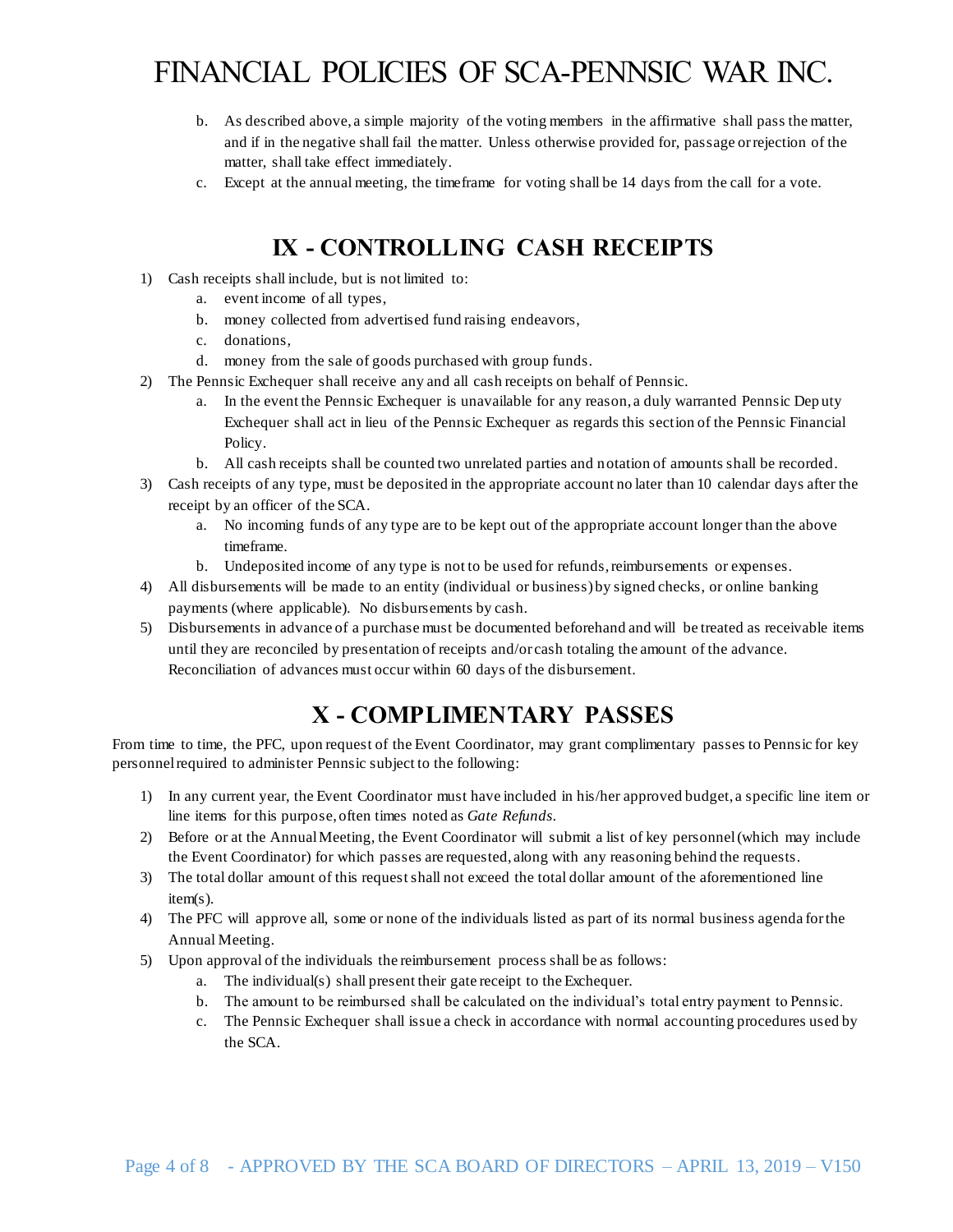## **XI - STANDARD DISTRIBUTION CALCULATION**

As defined in the Administrative Policy of Pennsic War the following shall be the distribution of revenues over expense:

- 1) **Budget Line Items for the three Kingdoms**. It is agreed that the Event Coordinator will include in any and all budgets presented for approval, three (3) expense line items which will be considered as a Guaranteed Payment to the principal Kingdoms, and shall be equal amounts for each Kingdom.
- 2) The minimum amount the Event Coordinator shall be required to include in his/her budget for each of the above, shall be \$7,500.00, or 2.5 percent of the total expected revenue, whichever is less, in each expense line item.
- 3) It is understood that for the purposes of distribution of excess net profits, the items included in this section shall be treated as any other expense item in the Pennsic Budget and deducted from the gross revenue to arrive at Net Profits.
- 4) The Exchequer shall deliver the Guaranteed Payment (noted in VI.a above.) to the Kingdom Exchequers by October 1 of the same year which Pennsic has been held.
- 5) **Distribution of Excess Net Profits.** If, with the filing of the year-end report, there are net profits in excess of actual expenses for any given Pennsic, the excess net profits will be distributed as follows:
- 6) 16 Percent of net profit to the East Kingdom
- 7) 16 Percent of net profit to the Middle Kingdom
- 8) 16 Percent of net profit to Kingdom of Æthelmearc
- 9) 52 Percent shall be retained by Pennsic to ensure the continued operation of Pennsic.
	- a. Pennsic shall then allocate one-half ( 50%) of its profit to the Contingency Fund
	- b. And the remainder being added to the Special Projects Fund.
- 10) Kingdom distributions shall be sent no later than 30 days after filing of the yearly closing report.
- 11) Pennsic Contingency Fund: The goal for the Pennsic contingency fund is 150% of the prior year's actual expenses, plus the amount of any special projects budgeted for the next war. Should the contingenc y fund ever exceed this amount, any excess will be added to the Pennsic Special Projects Fund.
- 12) Pennsic Special Projects Fund: These funds may be used for expenses that are above or beyond the normal operating budget of Pennsic. Pennsic Special Projects may include, but are not limited to: commemorative site medallions, a commemorative publication, Items which have multi-year usage. A separate budget for any and all special projects must be submitted in addition to the general budget required in this document.

#### **XII - EXCHEQUER POLICIES**

- 1) From time to time, the Pennsic Exchequer may make procedural policies to aid in the smooth running of the office and/or to ensure *Best Practices for Not-for-profit Organizations* are adhered to.
	- a. The Pennsic Exchequer shall submit to the PFC these policies and procedures for approval.
	- b. The Pennsic Exchequer shall recuse themselves from the voting on any submissions presented under this policy.
	- c. Upon approval said policy or procedure shall be added to the Pennsic Exchequer's standard operating manual and shall be duly noted in any official record of the actions of the PFC.

## **XIII - ENFORCEABILITY**

If any part or parts of this Financial Policy shall be held unenforceable or void due to changes in any SCA policy, or modern law, the remainder of this Financial Policy shall continue in full force and effect. The PFC shall take action to remedy, revise, delete, or amend any such section(s) of this Financial Policy to bring it into compliance.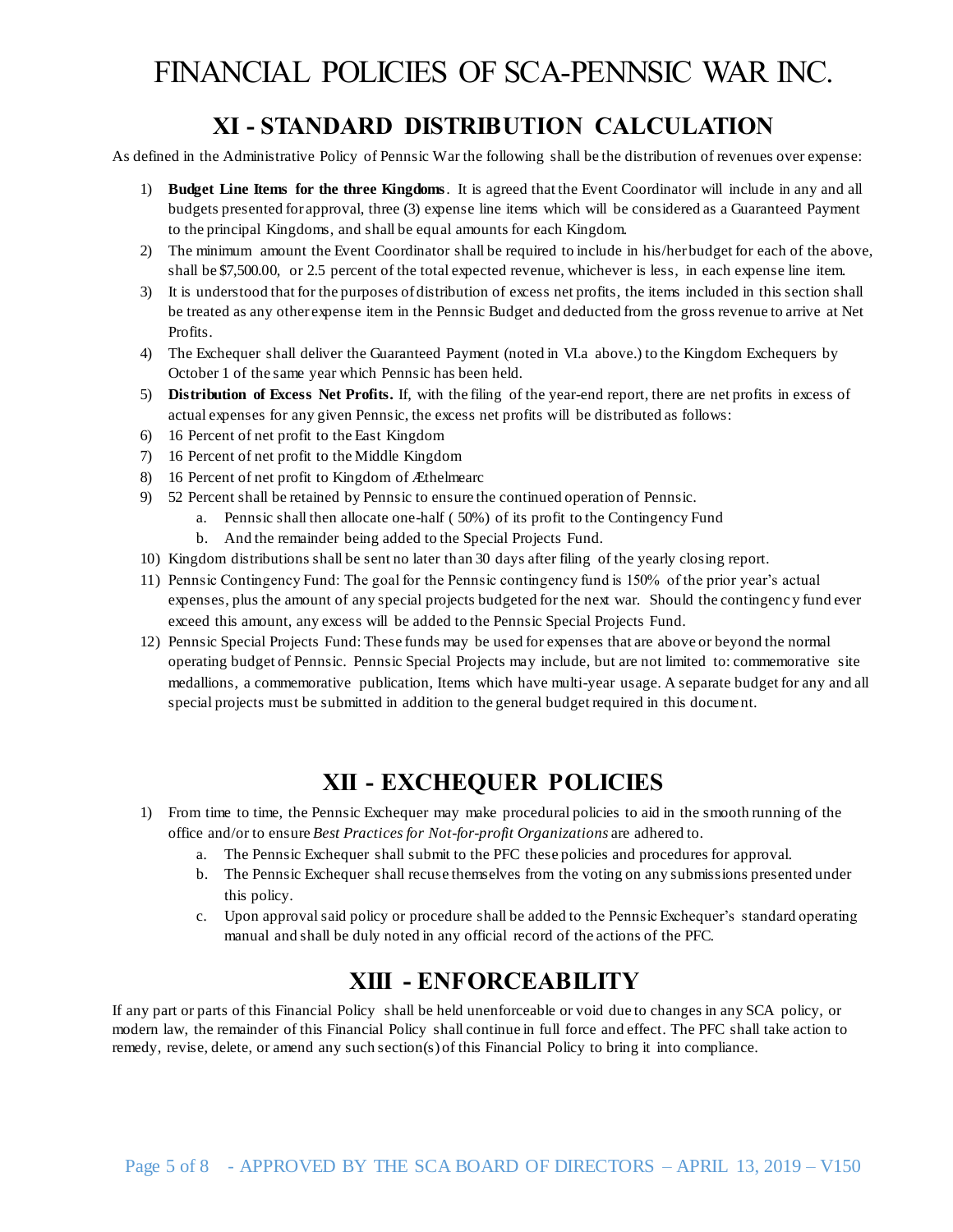#### **XIV– VARIANCES AND SPECIAL PERMISSIONS**

From time to time and for specific reasons, SCA Inc, via its appropriate officer(s), may grant variances and other special permissions to SCA financial policies, handbooks and other governing documents to Pennsic War. All variances and special permissions granted to Pennsic War, shall be listed in "APPENDIX 1" of this policy. A copy of the notification of the variance or permission shall be recorded in the Pennsic Exchequer's standard operating manual. Should a variance or special permission be withdrawn, the specific items shall be removed from APPENDIX 1 without vote of the PFC."

#### **SIGNATURES:**

| Member 1 – Pennsic Exchequer (Modern Name Print)___E.F. MORRILL________________                     |  |
|-----------------------------------------------------------------------------------------------------|--|
|                                                                                                     |  |
| Signature                                                                                           |  |
| Member 2 - Kingdom Exchequer of the East; (Modern Name Print)___DAVID HARVILL____________           |  |
|                                                                                                     |  |
| Signature                                                                                           |  |
| Member 3 - Kingdom Exchequer of the Middle; (Modern Name Print)_____ERIN POTTER______               |  |
|                                                                                                     |  |
| Signature                                                                                           |  |
| Member 4 - Kingdom Exchequer of Aethelmearc; (Modern Name Print)____PAUL PLACEWAY____               |  |
|                                                                                                     |  |
| Signature                                                                                           |  |
| Member 5 - The Current Year Event Coordinator; (Modern Name Print)_____KIRSTEN_NICHOLS__________    |  |
| ON FILE DATE DATE                                                                                   |  |
| Signature                                                                                           |  |
| Member 6 - The next year's Event Coordinator; (Modern Name Print)_________GREGORY TURKICH______     |  |
| ON FILE DATE                                                                                        |  |
| Signature                                                                                           |  |
| Member 7 - Event Coordinator as define above. (Modern Name Print)_____TOM VALERIANO________________ |  |
|                                                                                                     |  |
| Signature                                                                                           |  |
| Society Exchequer(Modern Name Print)____________ROBERTA TOWER___________________                    |  |
|                                                                                                     |  |
| Signature                                                                                           |  |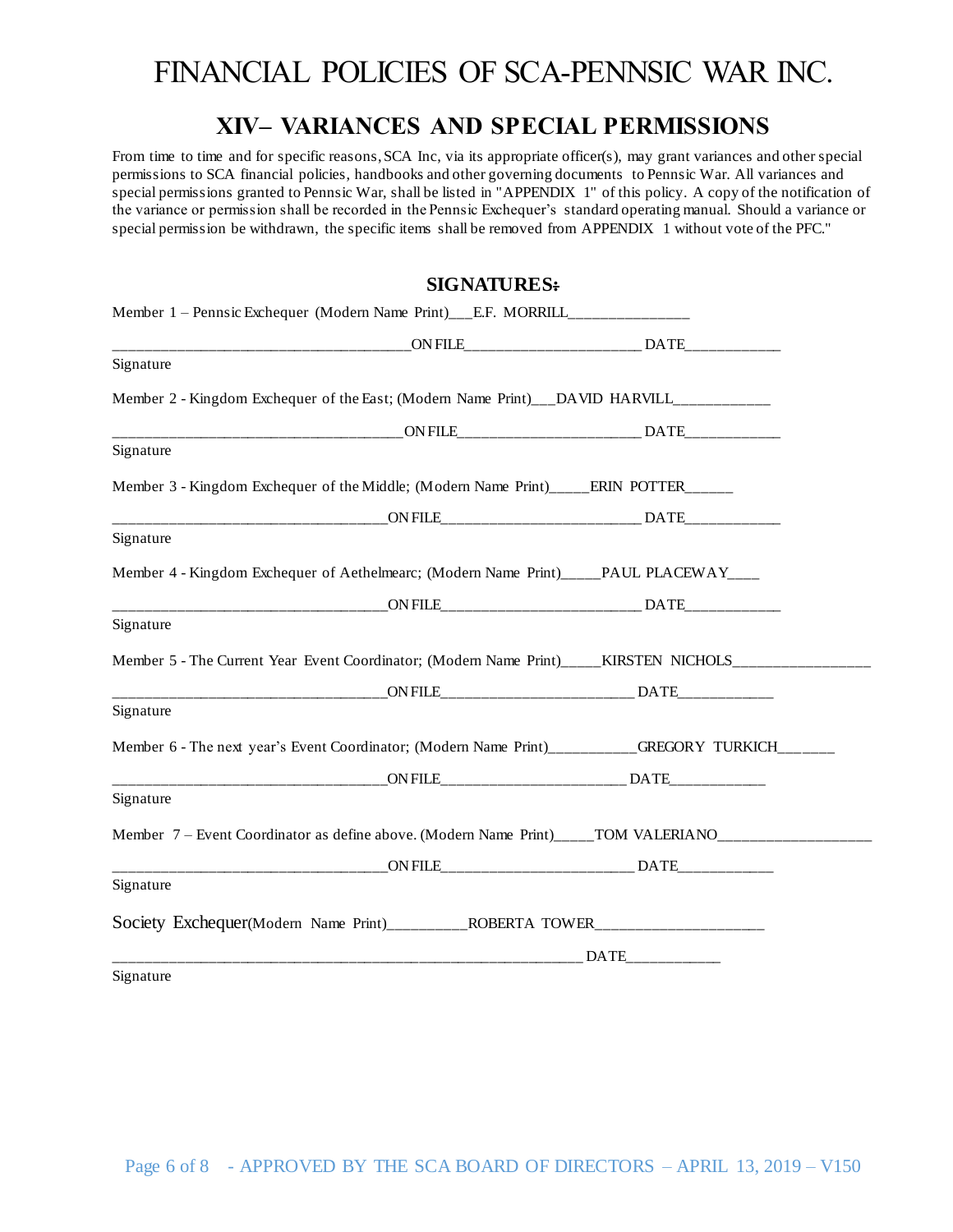# **APPENDIX 1**

## **VARIANCES AND SPECIAL PERMISSIONS TO THE SCA GOVERNING DOCUMENTS**

#### \*\*\*\*\*\*\*\*\*\*\*\*\*\*\*\*\*\*\*\*\*\*\*\*\*\*\*\*\*\*\*\*\*\*\*\*\*\*\*\*\*\*\*\*\*\*\*\*\*\*\*\*\*\*\*\*\*\*\*\*\*\*\*\*\*\*\*\*\*\*\*\*\*\*\*\*\*

VARIANCE 1 –FEBRUARY 25, 2019

The SCA Exchequer has granted to Pennsic War the following variance to the Chancellor of the Exchequer Handbook. This variance was approved by the SCA Board of Directors' February 25, 2019 conference call.

#### **Online Banking – Electronic Funds Transfers (EFT)**

- A. The Pennsic Exchequer is allowed to transfer money between SCA Inc. Pennsic War held bank accounts, to ensure proper levels of funding in specific accounts are maintained. To do said transfers the following procedure will be taken:
	- 1. The Pennsic Exchequer shall submit to the PFC a request showing:
		- a. The amount of money to be transferred,
		- b. the account to withdraw the money from,
		- c. the account to which the money will be deposited;
		- d. and the reason(s) for the transfer (i.e. To ensure proper cash on hand for upcoming expected expenditures. To reduce money in a non-interest bearing account to an interest bearing account during a time of less expected expenditures).
	- 2. The PFC will review the request and by majority vote approve or deny the request. The Pennsic Exchequer will recuse themselves on any request vote as put forth under this section.
- B. Upon an affirmative vote of the PFC, the Pennsic Exchequer shall:
	- 1. If the account from which money is withdrawn is a single action account, shall make the transfer and inform the PFC with the completion of the transfer.
	- 2. If the account from which money is withdrawn is a double action account, the Pennsic Exchequer shall logon to the appropriate account and initialize the transfer action. A second signatory to the account will then logon to the appropriate account and approve the transfer. The second signatory shall confirm with the PFC that this transfer is approved by the PFC.
	- 3. In all cases the PFC will be provided with a confirmation of the transfer.
- C. USE OF EFT and ACH TO PAY FOR GOODS AND SERVICES
	- 1. The Pennsic Exchequer and his/her staff may take advantage of on-line EFT and/or ACH transfers to vendors to pay for services and goods required for the operation of Pennsic War.
	- 2. If the payment is for normal and usual services and goods, already budgeted for and having sp ecific line items in the PFC approved budget for any fiscal year no special requirements are required. The payment will be treated the same as if a check was written and normal monitoring controls will be observed.
	- 3. If the payment is of an unusual nature or not specifically provided for in an approved budget:
		- a. If the expense falls within the scope of Section VII-5, no additional action is required and will be done in accordance with 2-b of this section.